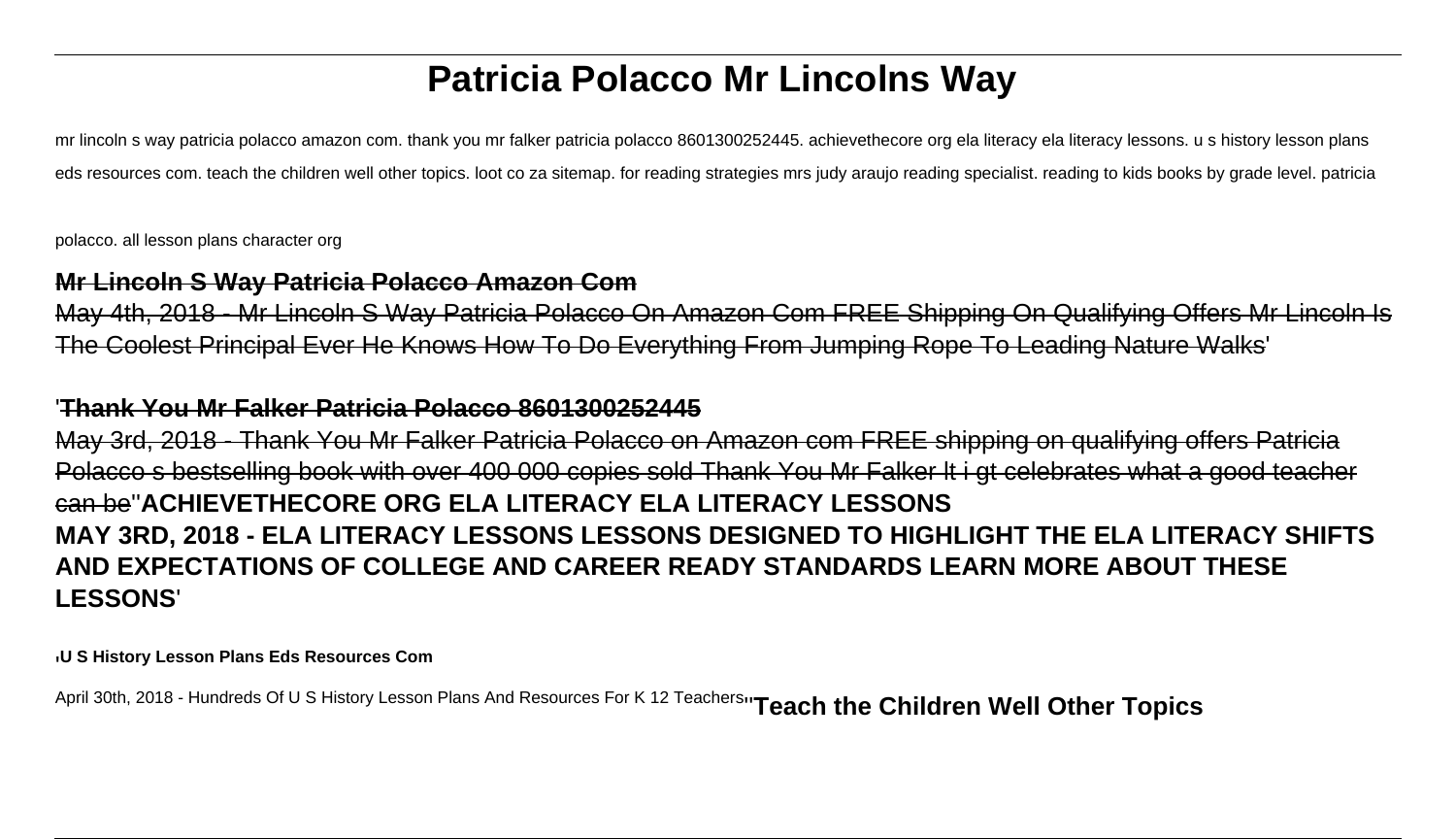May 2nd, 2018 - This page is a collection of links for children teachers and parents Topics are based on the curriculum for Kindergarten through grade four although many pages will be of interest to older students''**Loot Co Za Sitemap** May 3rd, 2018 - 5060014973153 The Gold Medal Ravikant Nagaich 6009143342606 Unplugged Kiss 9780790108605 0790108607 Nvl 3b Bruno S Birthday Spa Is Rigby 5099921639524 Gregorian Chant The Very Best Of Various''**FOR READING STRATEGIES MRS JUDY ARAUJO READING SPECIALIST** MAY 6TH, 2018 - MRS JUDY ARAUJO M ED CAGS NORTHEAST ELEMENTARY SCHOOL 70 PUTNEY LANE WALTHAM MA 02452 PHONE 781 314 5755 E MAIL JUDITHARAUJO WALTHAMPUBLICSCHOOLS ORG'

# '**Reading to Kids Books by Grade Level**

April 30th, 2018 - 2nd Grade A Day in the Salt Marsh by Kevin Kurtz A Funny Thing Happened on the Way to School by Davide Cali A Little Book Of Sloth by Lucy Cooke A Seed Is

Sleepy by Dianna Hutts Aston'

#### '**Patricia Polacco**

'

May 5th, 2018 - Patricia Polacco Was Born On July 11th 1944 In Lansing Michigan Her Mother's Family Were Jewish Immigrants From Russia And The Ukraine Her Father S

People Were From The County Of Limerick In Ireland''**ALL LESSON PLANS CHARACTER ORG MAY 4TH, 2018 - STUDENTS WILL INFORM CLASSMATES ABOUT THEIR CULTURAL CUSTOMS AND FAMILY TRADITIONS THROUGH RESEARCH AND FORMAL PRESENTATIONS**'